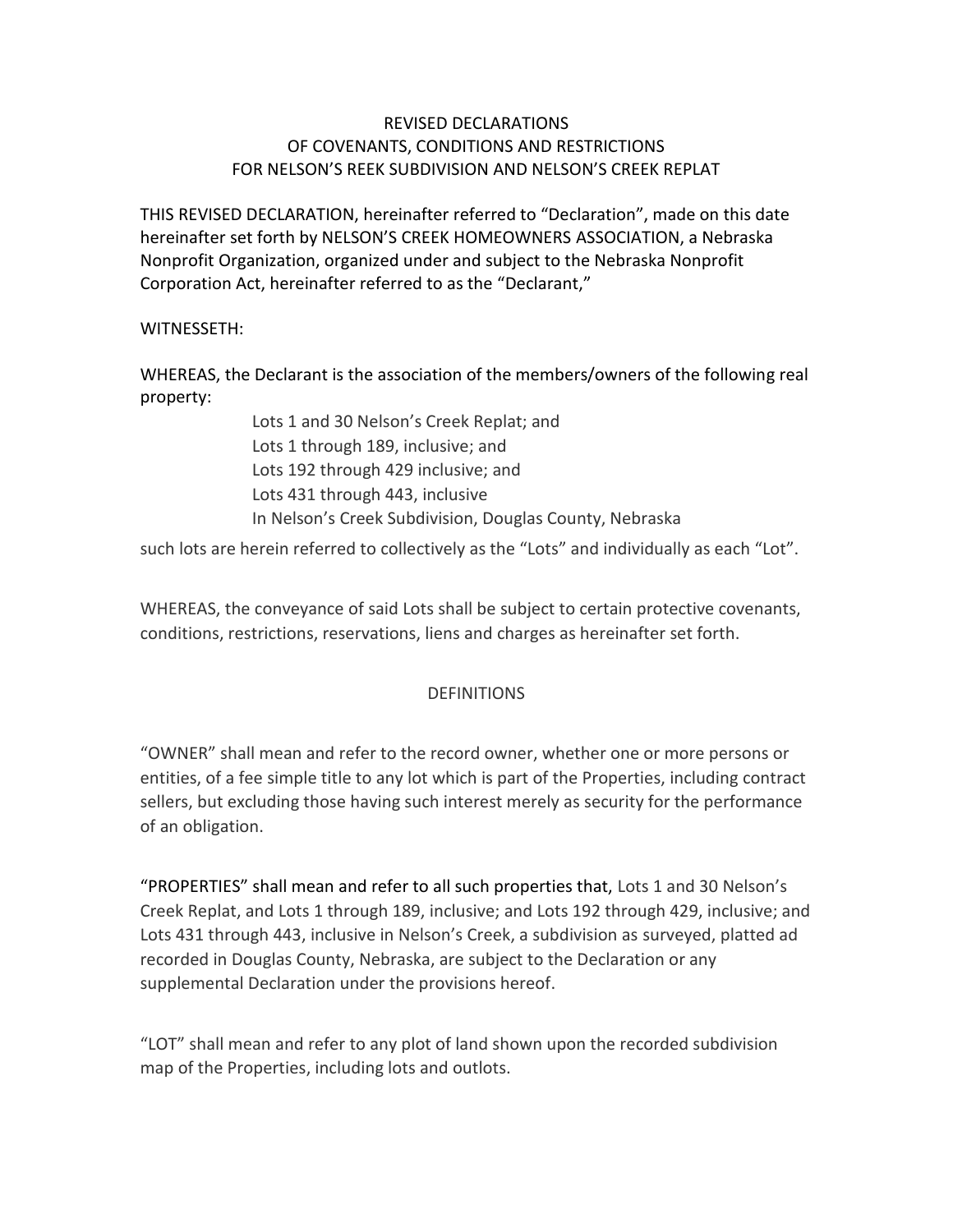"DECLARANT" shall mean and refer to NELSON'S CREEK HOMEOWNERS ASSOCIATION, its successors and assigns.

"BOARD OF DIRECTORS" shall mean and refer to the duly elected officers/agents of the association, as designated in the By-Laws of the Corporation.

"ARCHITECTURAL REVIEW COMMITTEE" shall mean the individual or committee appointed by the Board of Directors.

NOW, THEREFORE, the Declarant hereby declares that each and all of the Lots shall be held, sold and conveyed subject to the following conditions, covenants, restrictions and easements, all of which are for the purpose of enhancing and protecting the value, desirability and attractiveness of the Lots and the enjoyment of these resident of the Lots.

These conditions, covenants, restrictions and easements shall run with such Lots and shall be binding upon all Parties having or acquiring any right, title or interest in each Lot, or any part thereto, as is more fully described herein. The Lots, and each Lot is and shall be subject to all and each of the following conditions and other terms:

- 1. SINGLE FAMILY RESIDENTIAL. Each Lot shall be used exclusively for single-family residential purposes, except for such Lots or portions thereof as may hereinafter be conveyed or dedicated by Declarant, or its successors as assigns, for use for a church, school or park, or for other non-profit use(s).
- 2. SET-BACKS. All set-backs, side yards and rear yard requirements shall be in conformity with applicable laws and ordinances. All structures, including driveways, sidewalks and patios placed upon any Lot shall conform to the zoning requirements and the building code requirements of the City of Omaha.
- 3. NOXIOUS, OFFENSIVE, OR ILLEGAL ACTIVITY PROHITITED. No noxious, offensive, or illegal activity shall be carried on upon any Lot, nor shall anything be done thereon which may be, or may become, an annoyance or nuisance to the neighborhood, including, but not limited to, odors, dust, glare, sound, lighting, smoke, vibration, and radiation. Further, home occupations, as defined in the zoning ordinance of the Municipal Code of the City of Omaha, NE, shall not be permitted to take place within any of the residential dwellings.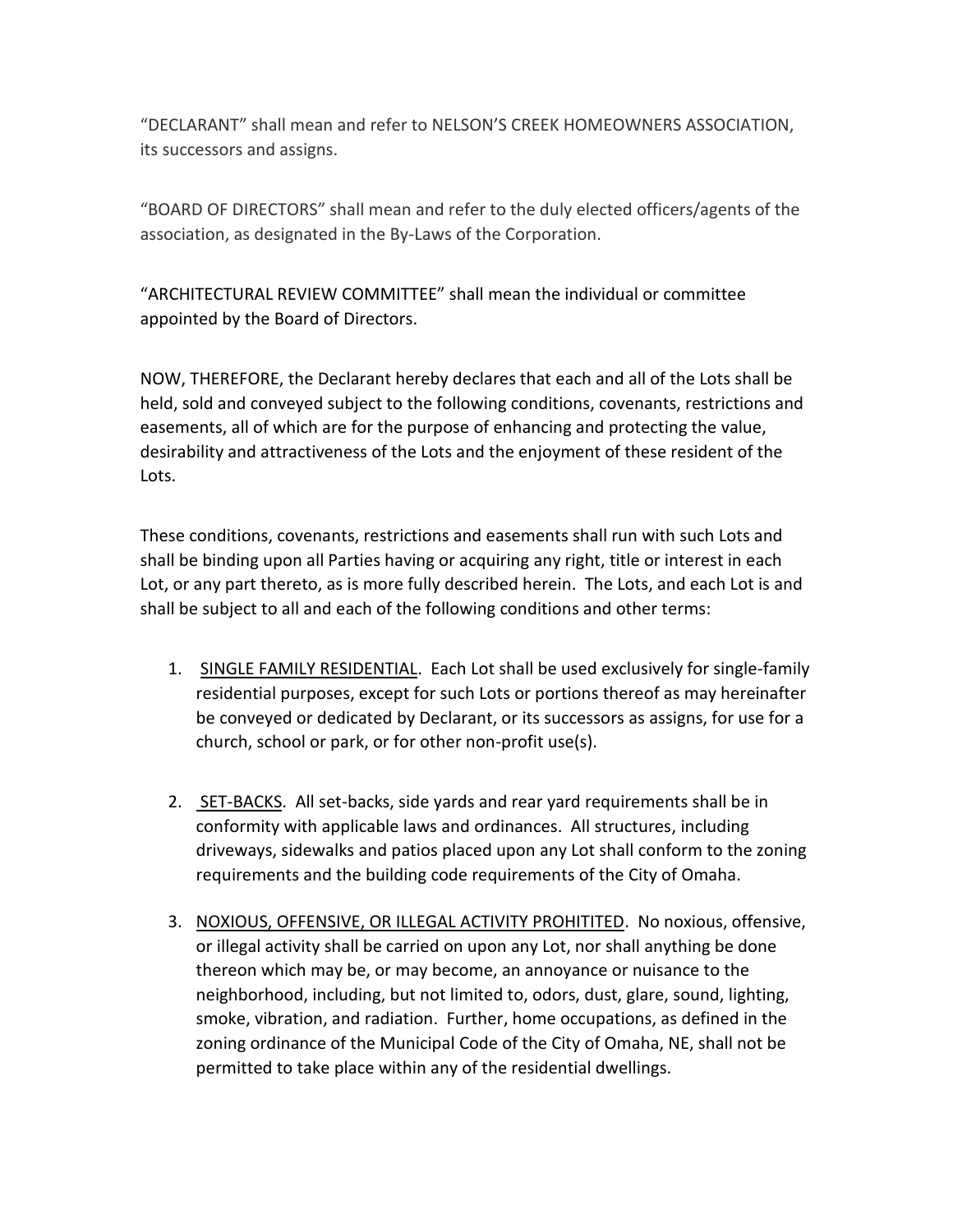## BUILDING REQUIREMENTS

- 4. AREA. No building shall be created, altered, placed or permitted to remain on any lot other than one detached single family dwelling, not to exceed two stories in height, or containing finished living areas exclusive of porches, breezeways, carports and garages of less than the following: a two-story dwelling house constructed on any of said residential lots shall have a minimum of 2,100 square feet, exclusive of the basement are, with a first floor area, above the basement area, of not less than 1,050 square feet with an attached garage on the first floor level. A one-and-a-half story dwelling house shall have a total area of not less than 1,800 square feet, exclusive of the basement area, with a first floor area of not less than 1,350 square feet with an attached garage on the first floor level. A one-story dwelling house shall have a total of not less than 1,500 square feet with an attached garage on the first floor level above the basement level. That said areas are exclusive of porches or attached garages. Each house shall have an attached garage for not less than two automobiles, however, additional garages may be put in the basement area as long as they do not face the street at the front of the house. The maximum height of a dwelling shall be two stories. A basement is not considered a story if it is 100% above grade on one side and essentially below grade on the other sides. Area means finished habitable space measured to the exterior of the enclosing walls, and does not include porches, breezeways, courtyards, patios, basements, garages or carports.
- 5. ROOFS. All dwellings shall be roofed with an approved material as listed on the "Approved Roofing Materials List." This list shall be maintained by the association and amended as needed to include newly-developed materials. As this list may not be all-inclusive, application for approval of alternative materials for a new or replacement roof shall be made in writing to the Architectural Review Committee, and the approval of alternative roofing materials shall be determined on a case-by-case basis. However, asphalt/fiberglass, three-tab style shingles shall not be permitted. No furnace flue may protrude more than five (5) feet from the roof of the dwelling, as measured from the top cap of the flue to the point from which the flue emerges from the roof. All furnace flues must be located on the rear side of the roof edge.
- 6. FOUNDATION. Exposed portions of the foundation on the street side of each dwelling (except those sides exposed to Blondo Street or 144<sup>th</sup> Street) are to be covered with either siding or brick and exposed portions o the foundation on the sides and rear of each dwelling shall be either covered with brick, stone, or siding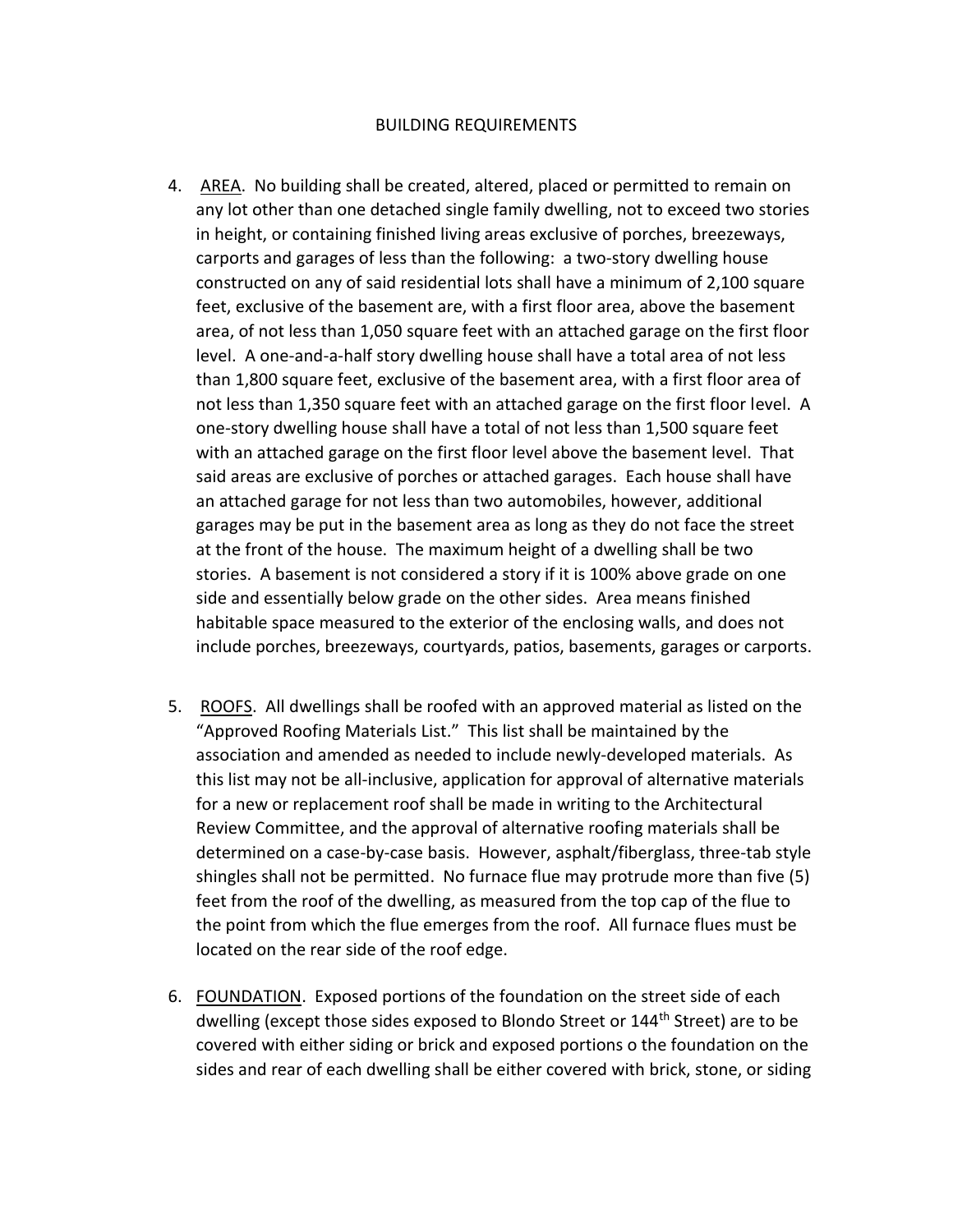or shall be painted. Fireplace chimneys are to be covered with brick, stone or siding.

7. HOME & LLANDSCAPE MAINTENANCE. Each homeowner shall maintain the exterior of their dwelling. This includes but shall not be limited to: exterior paint, windows, roofing, fencing and landscaping.

Each improved lot shall have at least one tree, not less than two (2) caliper inches in diameter, planted in the front yard. Each homeowner shall maintain their property including control of noxious weeds; grass trimmed to a maximum length of eight (8) inches, and disposal of yard waste to comply with all local sanitary waste standards. No trees shall be planted in the right-of-way located between the street pavement and the sidewalk.

- 8. SIDEWALKS. Public sidewalks shall be constructed and maintained of unpigmented concrete four feet wide by four inches thick in front of each buildupon Lot and along the street side of each built-upon corner lot, per city code. The sidewalks shall be placed five feet back of the street curb line and shall be constructed by the then owner of the Lot prior to time of completion of the main structure and before occupancy or use thereof; provided, however, this provision shall be varied to the extent required to comply with any subsequent requirements of the City of Omaha.
- 9. DRIVEWAYS. Driveway approaches between the sidewalk and curb on each Lot shall be constructed of unpigmented concrete. Should repair or replacement of such approach be necessary, the repair or replacement shall also be of unpigmented concrete. No asphalt overlay of driveway approaches shall be permitted.
- 10. SWIMMING POOLS. No swimming pool shall be permitted which extends more than one foot above ground level. All pool filters, equipment and tools shall be stored properly and out of street view.
- 11. ARCHITECTURAL REVIEW COMMITTEE. The Declarant, through its Architectural Review Committee shall consider general exterior appearance, exterior color or colors, architectural character, harmony or external design and location in relation to surroundings, topography, location within the Lot boundary lines, quality of construction, size and suitability for residential purposes as part of its review procedure.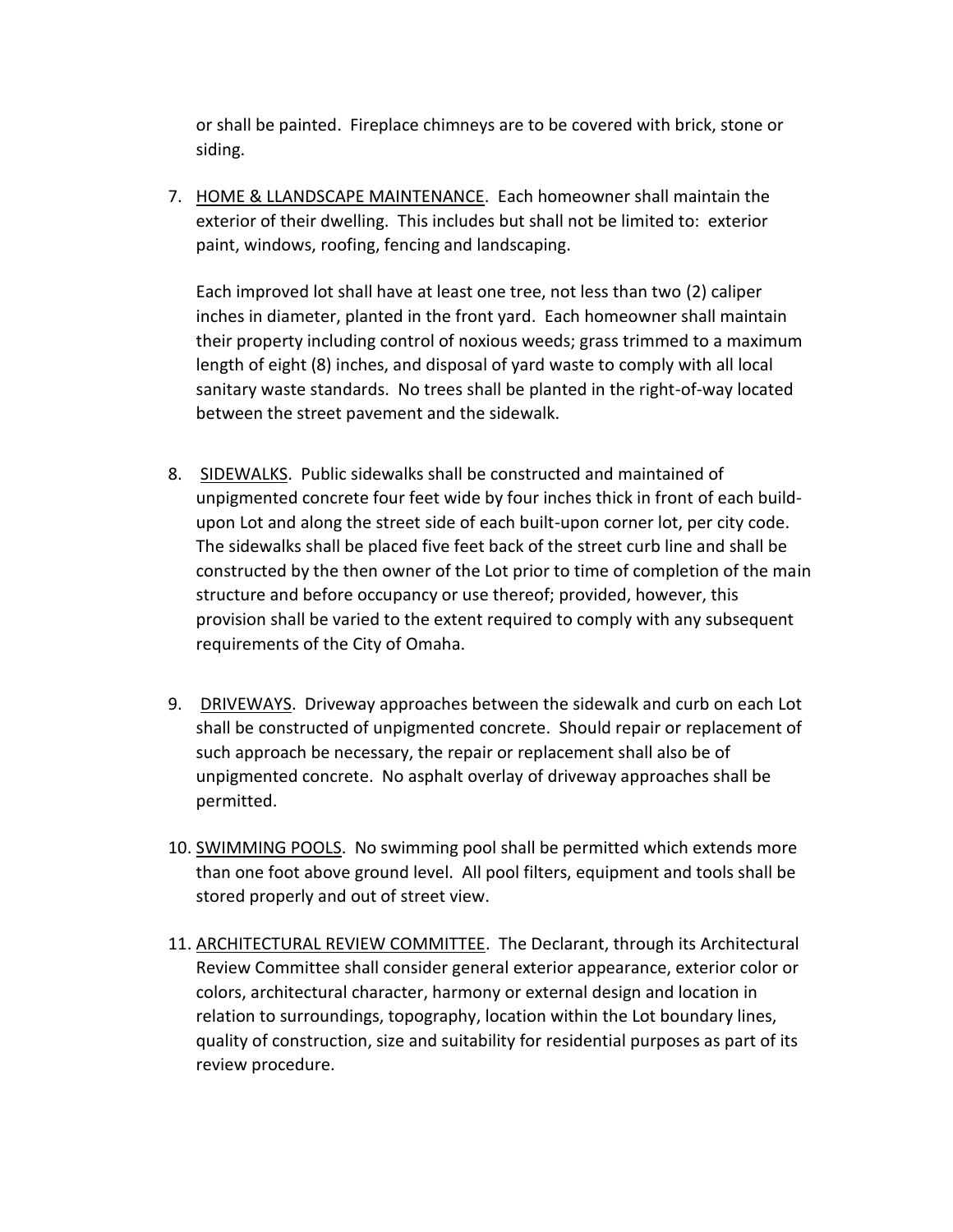Documents submitted for approval shall be clear, concise, complete, consistent and legible. All drawings shall be to scale. Samples of materials to be included in the improvement may be required of the applicant at the discretion of the Architectural Review Committee. Submittals for the approval shall be made in duplicate and the comments and actions of the Architectural Review committee will be identically marked on both copies of said submittals. One copy with be returned to the applicant, and one copy will be retained as part of the permanent records of the Committee. Each applicant shall submit to the Architectural Review Committee the following documents, materials and/or drawings:

- A. Site plan indicating specific improvement and indicating Lot number, street address, grading, surface drainage and sidewalks.
- B. Complete construction plans shall include exterior elevations clearly indicating flues or chimneys, type and extent of siding, roofing, other faces and/or veneer materials.
- C. Plans shall be submitted via the Homeowner's website [\(www.nelsonscreek.org\)](http://www.nelsonscreek.org/).

The approval or disapproval of the Architectural Review Committee as required in these Covenants shall be in writing. Failure of the Architectural Review Committee to give either written approval or disapproval of submitted plans within thirty (30) days after receipt of all of the documents by emailing such written approval or disapproval to the email address of the applicant as shown on the submitted plans, shall operate to release such Lot from the provisions of foregoing provision.

12. PROHIBITIONS. No boat, camper, trailer, auto-drawn or mounted trailer of any kind, mobile home, truck, aircraft, camper truck or similar chattel shall be maintained or stored on any part of a Lot (other than in an enclosed structure) for more than twenty (20) days within a calendar year. No motor vehicle may be parked or stored outside on any Lot, except vehicles driven on a regular basis by the occupants of the dwelling located on such Lot. No grading nor excavating equipment, tractors or semi tractors/trailers shall be stored, parked, kept or maintained in any yards, driveways or streets. All residential Lots shall provide at least the minimum number of off-street parking areas or spaces for private passenger vehicles required by the applicable zoning ordinances of the City of Omaha, Nebraska.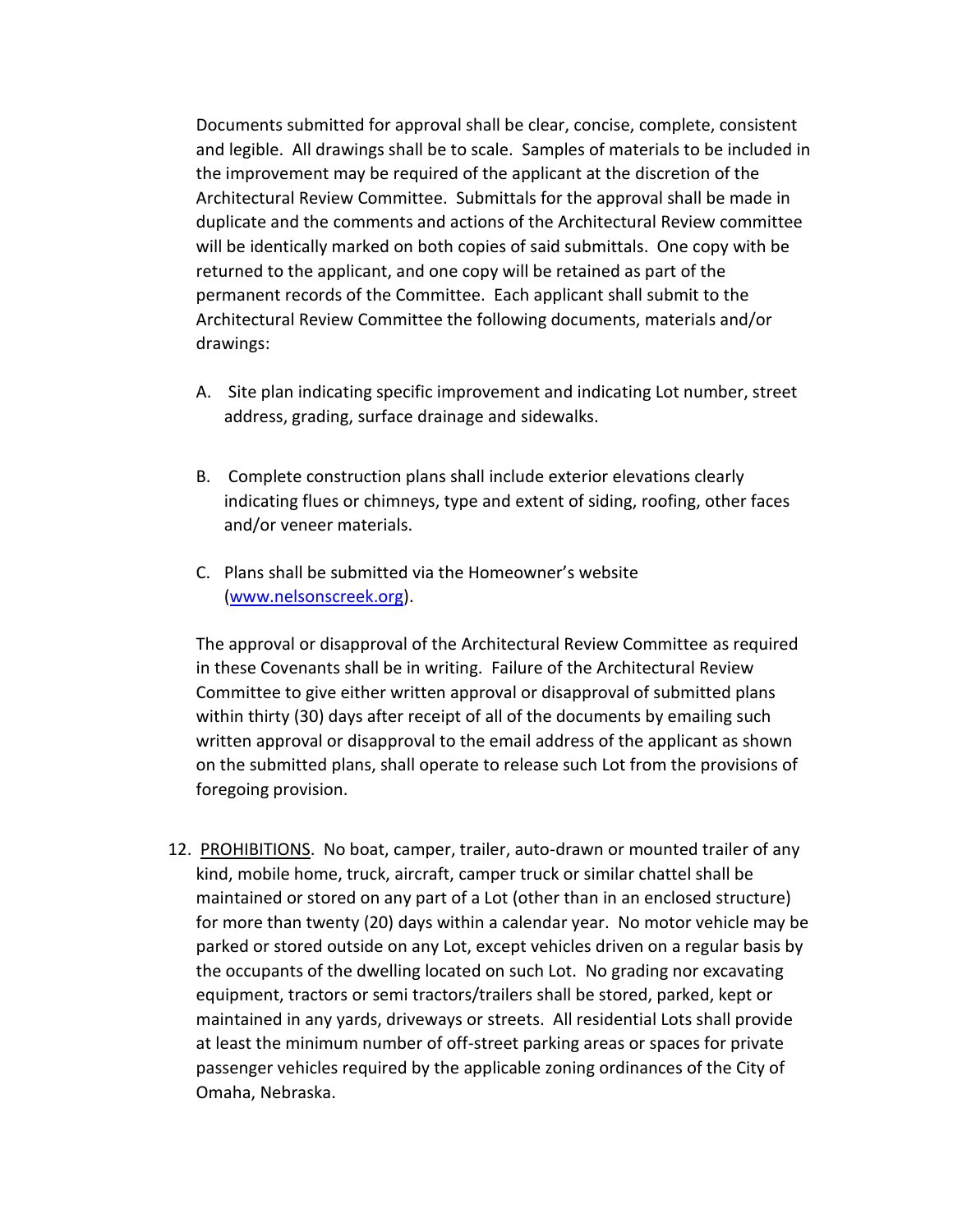No incinerator or trash burner shall be permitted on any Lot. No garbage or trash can or container shall be permitted to remain outside of any dwelling unless completely screened from view from every street and from all other Lots in the subdivision. The recommended screening is described on the Homeowners' site ([www.nelsonscreek.org](http://www.nelsonscreek.or/)). It must be next to the house/garage and not free standing. No garden, lawn or maintenance equipment of any kind whatsoever shall be stored or permitted to remain outside of any dwelling except while in actual use. No garage door shall be permitted to remain open except when entry to and exit from the garage are required. No clotheslines shall be permitted outside of any dwelling at any time. Any exterior air conditioner condensing units or heat pump units shall be placed in the designated rear yard of the dwelling and in no case closer than ten (10 feet to the neighboring property line. Detached accessory buildings are not permitted.

Radio, television, Ham broadcasting or other electronic antenna or aerial should be placed in the attic of the house, or in any other place in/on the house where it is concealed from street view.

No storage structure or other enclosed out-building shall be erected on said Lot, or used as a residence, temporarily or permanently. No prefabricated or factory built house or residential dwelling built elsewhere shall be moved onto or assembled on any of said Lots. No pre-cut dwelling shall be assembled on any of said Lots. No full or partial subterranean dwellings or log houses shall be constructed or erected on any Lot. No dwelling shall be moved from outside of the Properties onto any of said Lots.

13. POWER AND TELEPHONE EASEMENTS. A perpetual license and easement is hereby reserved in favor of and granted to Omaha Public Power District and Northwestern Bell Telephone Company, their successors and assigns, to erect, operate, maintain, repair and renew underground conduit and wires for the carrying and transmission of electric current for light, heat and power, and for all telephone, telegraph and message service below a five foot (5') strip of land adjoining the side boundary line and an eight foot (8') strip of land adjoining the rear boundary line of said Lots in said addition; said license is granted for the use and benefit of all present and future owners of Lots in said addition; provided however, that said side Lot easement is granted upon the specific condition that if both of said utility companies fail to construct underground conduit and wires along any of said Lot lines within thirty-six (36) months of the date hereof, or if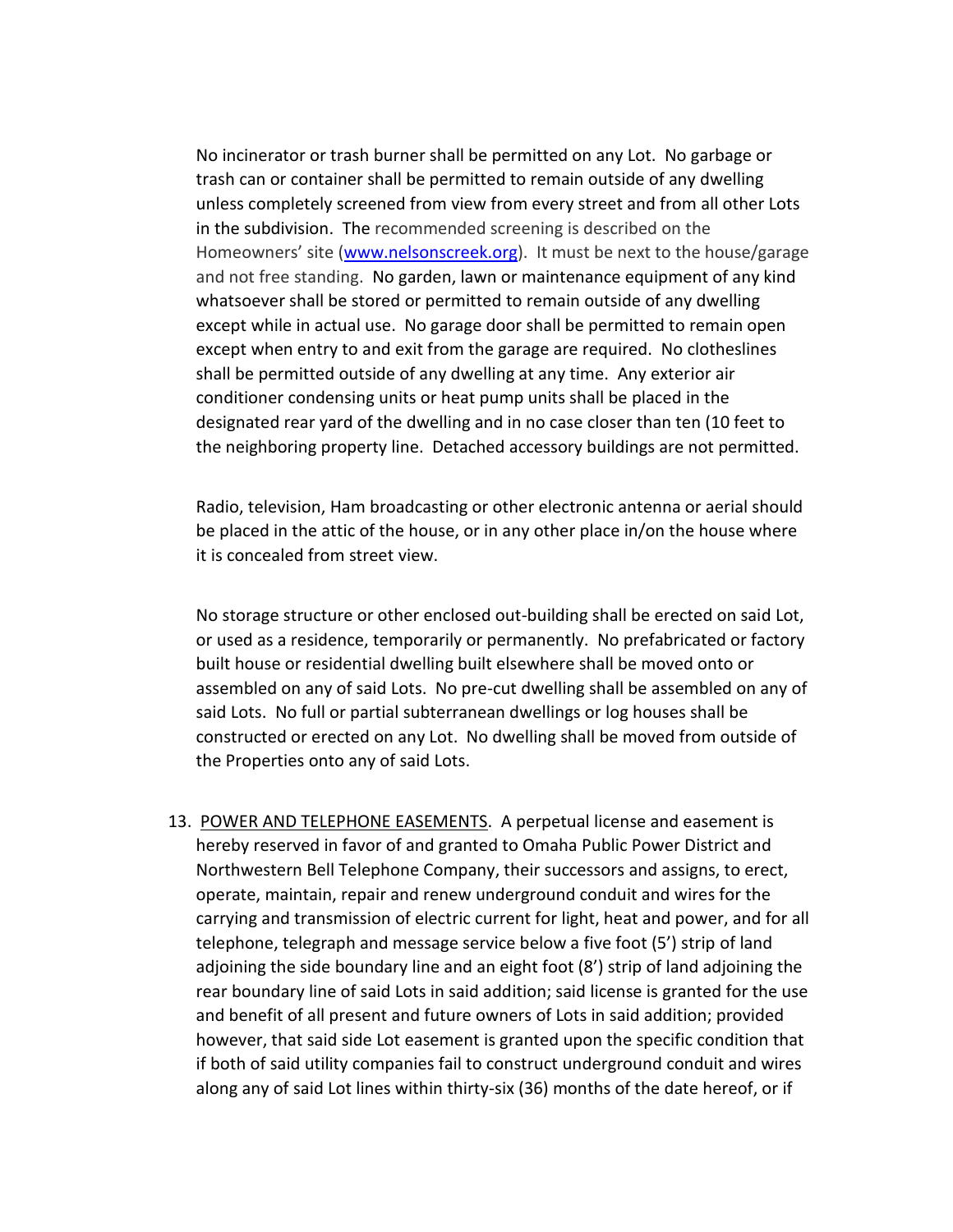any underground conduits and wires are constructed but are thereafter removed without replacement within sixty (60) days after their removal, such side Lot easement shall automatically terminate as to such unused or abandoned easement ways. All telephone, cable television and electric power service lines from property line to dwelling shall be underground.

- 14. CABLE TELEVISION LINE EASEMENTS. A perpetual license and easement is hereby reserved in favor of the Declarant, its successors and assigns, to erect, operate, maintain, repair and renew, or contract for the erection, installation, operation, maintenance and repair of underground conduit, wires and/or cable for the carrying and transmission of cable television service buried within a five foot (5') strip of land adjoining the side boundary lines and an eight (8') strip of land adjoining the rear boundary lines of said Lot in said addition, said license is granted for the use and benefit of all present and future owners of Lots in said addition; provided, however, that said Lot easement is granted upon the specific condition that if cable television lines are not installed along any of said lot lines within forty-eight (48 months of the date hereof, or if any underground television cable lines are constructed but are thereafter removed without replacement within sixty (60) days after removal, such side lot easement shall automatically terminate as to such unused or abandoned easement ways.
- 15. EASEMENTS FOR ENTRANCE AND DEVELOPMENT SIGNS. The Nelson's Creek Homeowners Association shall have an easement on portion of Lots 1, 30 and 40 and on outlots 1 and 2 for placement and maintenance of entry signs showing the Subdivision. Said easements are as shown on surveyor's certificate.
- 16. NELSON'S CREEK HOMEOWNER'S ASSOCIATION. All of the involved property is and will be for a term of twenty-five (25) years from the date this Declaration is recorded, included in membership in Nelson's Creek Homeowner's Association as a benefit or burden running with and as a charge upon the ownership of any of the Lots and parcels contained in said property.

The Association will have the right, in general, without any part of its earnings inuring to the private benefit of its members, to promote and sustain their business, welfare and otherwise provide for their mutual interest by maintenance of public facilities, whether medians or similar property and by acquiring and maintaining or contributing to the general aesthetic appearance and upkeep of the entire area including making any necessary contracts with public authorities relative to the planting and upkeep of medians and right-ofway areas within and adjacent to the property covered by the Homeowner's Association.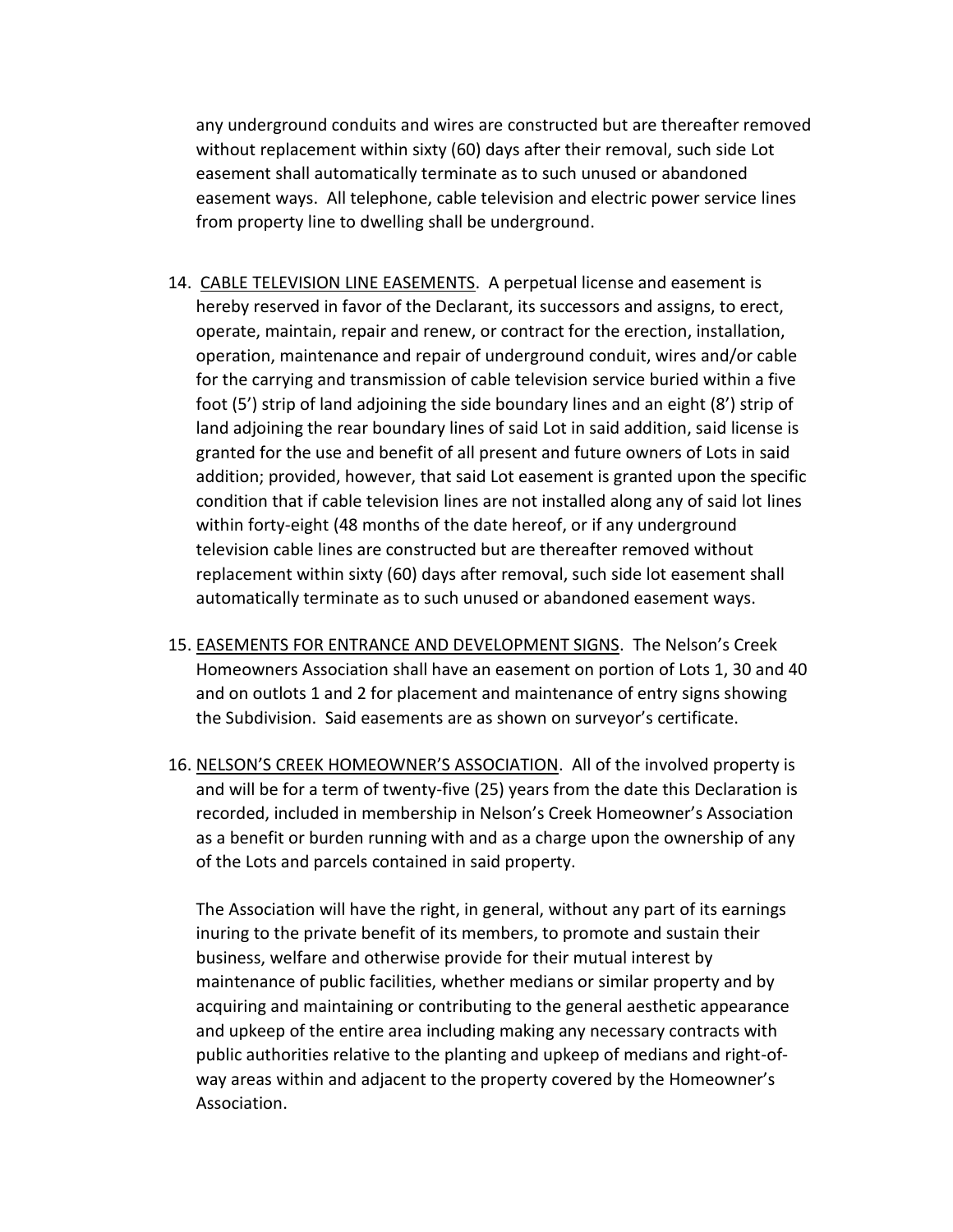Every Lot or parcel in Nelson's Creek Subdivision will be automatically included in membership in the Association as a benefit or burden running with and as a charge upon the ownership of each such Lot or parcel or portion thereof, and the owners of any other property will have the right at any time or from time to time, but only upon receipt of an express written acceptance executed by the Association thereafter to include any such Lot or parcel in membership in the Association as a benefit or burden running with a charge upon the ownership of such Lot or parcel.

Dues or other charges for each Lot or parcel included in membership as fixed by the Association in the manner set out in its Articles of Incorporation or its By-Laws as from time to time amended, will each constitute until abated or paid a lien upon or charged against such Lot or parcel in favor of the Association; but no such lien upon any Lot or parcel will at any time be superior to any earlier or later established lien upon such Lot or parcel for security for a building made or purchase money loan or the unpaid balance of a purchase contract for such Lot or parcel.

The obligations and privileges or membership in the Association will in the manner set out in its Articles of Incorporation or its By-Laws, as from time to time amended, extend to contract purchaser and owners of all Lots or parcels included in membership and appertain to and be coterminous with the portion of the interest of each such contract purchaser or owner; but each member will be and remain personally liable to the Association until abatement or payment for all dues or other charges is fixed by it at any time or from time to time throughout the duration of such interest and membership.

Enforcement. The Covenant and Declaration set out herein may be enforced by the Association, which will be entitled at any time or from time to time to institute any equitable or legal proceedings appropriate, convenient, or necessary for enforcement as to any contract purchaser or owner to fix a reasonable charge for such action as to any Lot or parcel as a lien upon and charge against such Lot in favor of the Association.

17. FENCES. Fences on interior properties may be wood, plastic, vinyl-coated chainlink, or wrought iron. No barbed-wire, and exposed electric fencing shall be allowed. Wood fencing shall be cedar or pressure-treated and may be sealed, painted or left to weather naturally. All fences and fence finishes are subject to the approval of the Architectural Review Committee.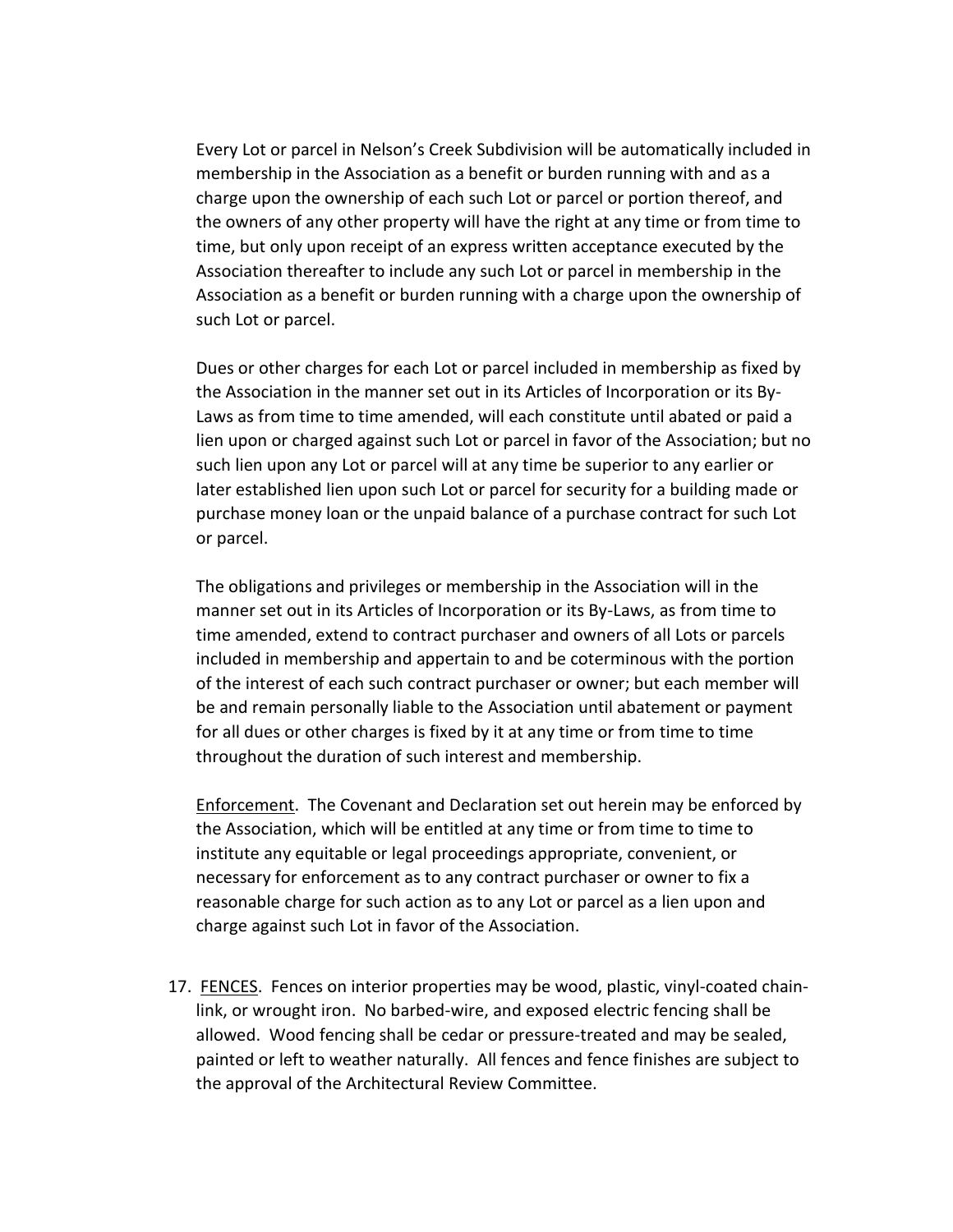Rear fences on the perimeter properties, backing on Blondo Street or 144<sup>th</sup> Street shall be six (6) feet high, board-on-board (shadow bow) style, and constructed of flat-top, natural cedar. The street side surface of all perimeter fencing shall be allowed to weather naturally, though once weathered it may be sealed with a clear sealant. A sloping framework fence is to be used as required by the terrain. A stepped framework fence is now allowed.

Front fences shall not be located on any Lot nearer to the street than the structure located on said Lot, the side yard fence may be located up to the side yard property line, however, in no event, shall the fence be located nearer to the street that runs in front of the structure located on said Lot than the structure itself.

- 18. DOG RUNS. Dog runs and kennels shall not be permitted on any Lot.
- 19. SIGNS. No advertising signs, business activities signs, billboards, unsightly objects or nuisances shall be erected, placed or permitted to remain on any Lot except one sign per Lot consisting of not more than six (6) square feet advertising a "Home For Sale"; nor shall any non-association signs be permitted on any association common property, i.e., islands, entrances or outlots. Exception to sign restriction shall be permanent subdivision entrance signs.
- 20. BUSINESS ACTIVITIES. Home occupations, as defined in the zoning ordinances of the Municipal Code of the City of Omaha, Nebraska shall not be permitted to take place within any of the residential dwellings. Further, business activities, which at anytime require the presence of employees, customers or clients in or on premises, shall not be conducted on any Lot.
- 21. REMOVAL OF DEBRIS. Upon completion of the construction or remodeling of any dwelling house or building on the above Lots, the construction debris must be removed from the area of the Nelson's Creek Addition and neither burned nor left in the area.
- 22. COMPLETION OF CONSTRUCTION. Construction of any improvement or repair shall be completed within one (1) year from the date of commencement. No excavation or fill dirt shall be spread across any Lot in such a fashion as to materially change the contour of any Lot.

No residential dwelling shall be occupied by any person as a dwelling for such person until the new construction of such dwelling has been completed, and a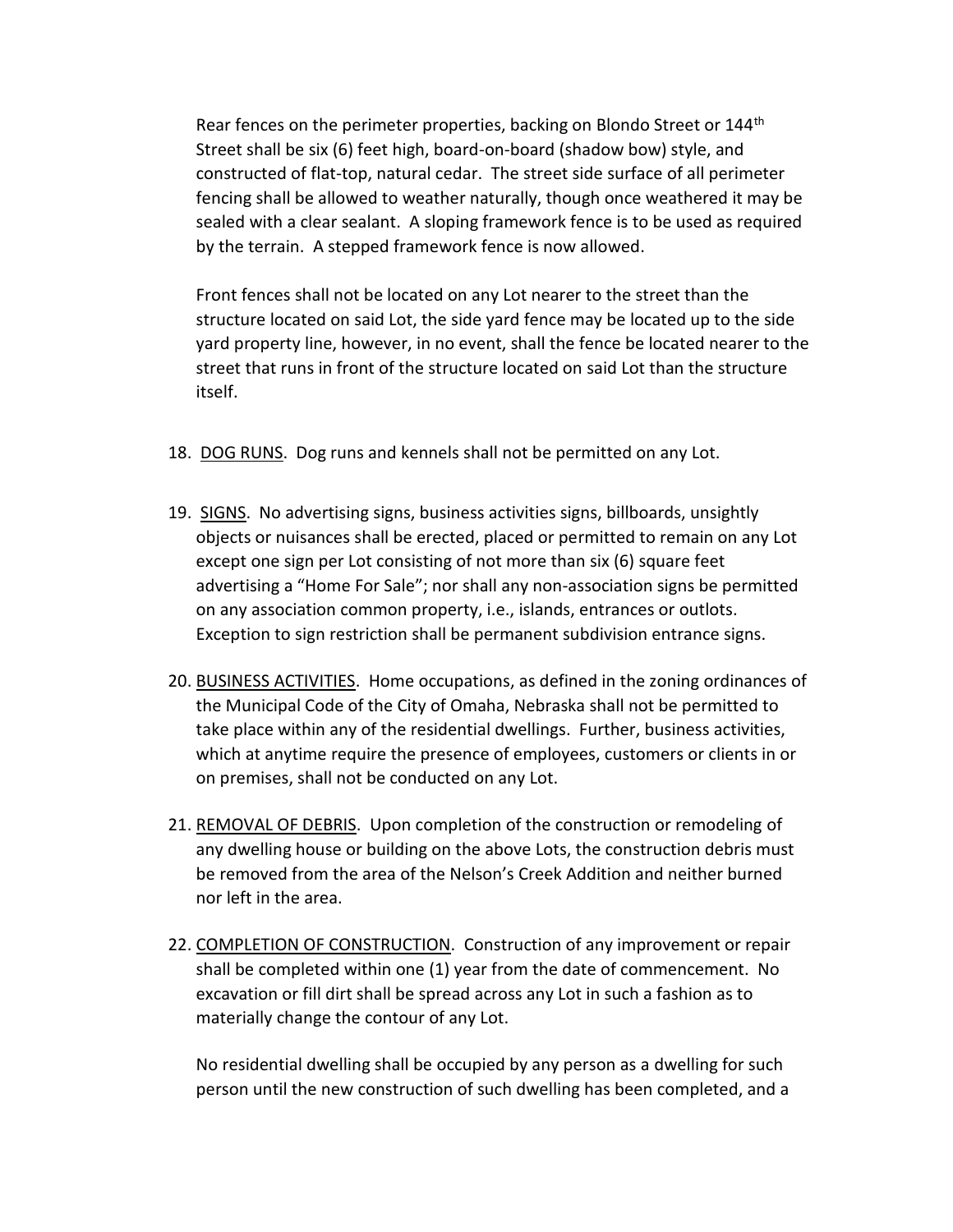certificate of occupancy is issued, except for minor finish details as determined and approved by the Architectural Review Committee.

- 23. ASSIGNMENT. The rights, powers and responsibilities of the Declarant as outlined and contained in this Agreement may be assigned and delegated by NELSON'S CREEK HOMEOWNERS ASSOCIATION.
- 24. NON-LIABILITY OF ARCHITECTURAL REVIEW COMMITTEE AND ITS AGENTS. Neither the undersigned nor any member of the Architectural Review Committee by virtue of his membership thereon, or discharge of his duties required thereby, shall be responsible in any way for any defects in any plans or specifications submitted, revised or approved in accordance with the foregoing, nor for any structural or other defects in any work done according to such plans or specifications.
- 25. ENFORCEMENT OF COVENANTS. Except for the authority and powers specifically granted to the Declarant, the Declarant or any owner of a Lot named herein shall have the right to enforce by a proceeding at law or in equity, all reservations, restrictions, conditions and covenants now or hereinafter imposed by the provisions of this Declaration either to prevent or restrain any violation or to recover damages or other dues of such violation. Failure by the Declarant or by any owner to enforce any covenant or restriction herein contained shall in no event be deemed a waiver of the right to do so thereafter.
- 26. AMENDMENT. For a period of ten (10) years following the date hereof, the Declarant shall have the right to amend, modify, or supplement all or any portion of these Protective Covenants from time to time by executing and recording one or more duly acknowledged Amendments to Protective Covenants in the Office of the Register of Deeds, Douglas County, Nebraska.
- 27. TERM OF COVENANT. The covenants and restrictions of this Declaration shall run with and bind the land for a tern of twenty-five (25) years from the date this Declaration is recorded. This Declaration may be amended by the Declarant, or any person, firm, corporation, partnership, or entity designated in writing by the Declarant, in any manner it shall determine in its full and absolute discretion for a period of ten (10) years from the date hereof. Thereafter this Declaration may be amended by an instrument signed by the owners of not less than eighty percent (80%) of the Lots covered by this Declaration.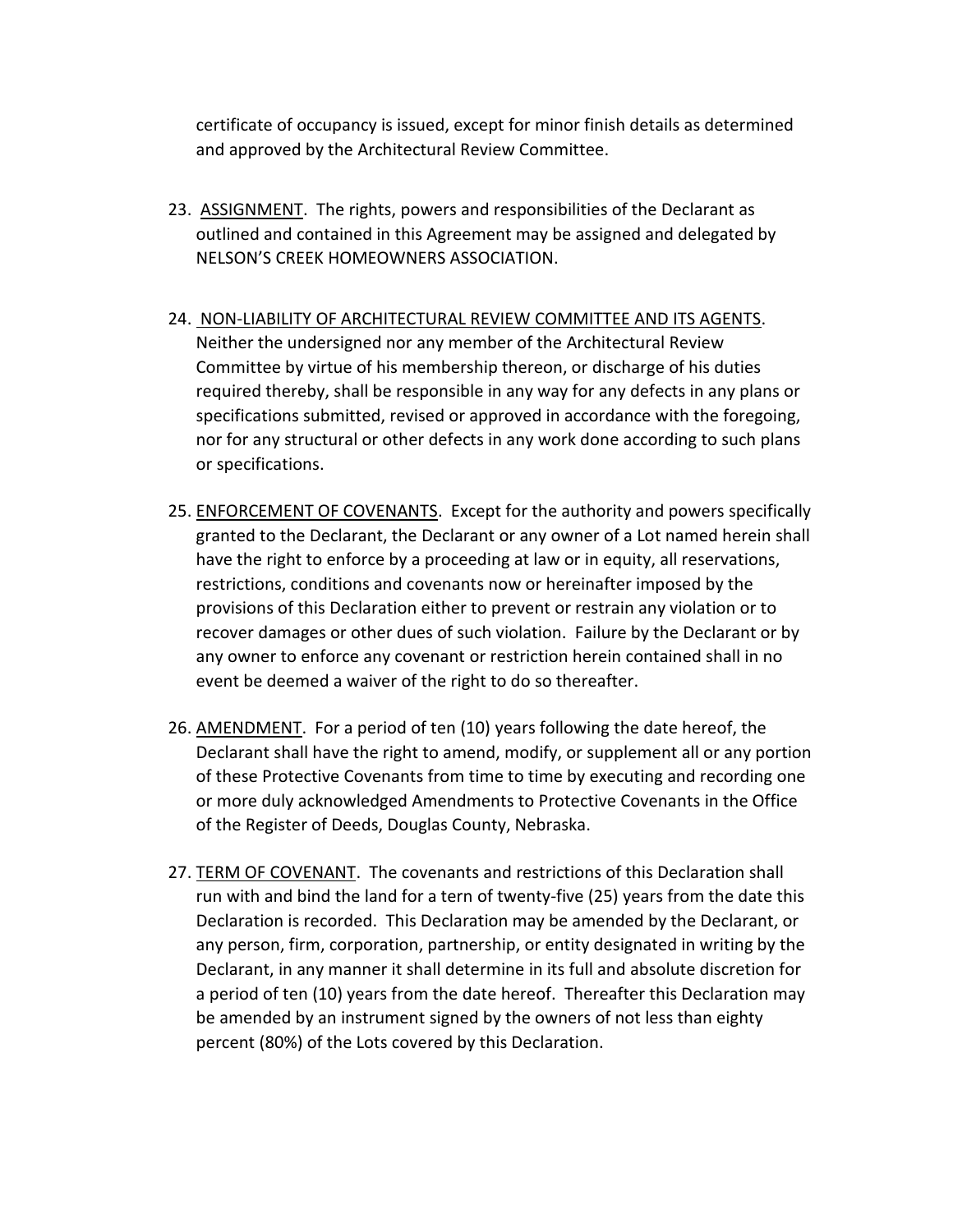28. SEVERABILITY. Invalidation of any one of these covenants by judgement or Court order shall in no way affect any of the other provisions which shall remain in full force and effect.

IN WITNESS WHEREOF, Nelson's Creek Homeowners Association has executed these presents, this \_\_\_\_\_\_\_\_ day of July, 2020

> NELSON'S CREEK HOMEOWNERS ASSOCIATION, A Nebraska Nonprofit Corporation

By: \_\_\_\_\_\_\_\_\_\_\_\_\_\_\_\_\_\_\_\_\_\_\_\_\_\_\_\_\_\_\_\_\_\_\_\_\_\_\_\_\_\_\_\_

Jeffrey A. Busch, its President and Board Member

Diana Kroger, its Vice President and Board Member

\_\_\_\_\_\_\_\_\_\_\_\_\_

\_\_\_\_\_\_\_\_\_\_\_\_\_\_\_\_\_\_\_\_\_\_\_\_\_\_\_\_\_\_

\_\_\_\_\_\_\_\_\_\_\_\_\_\_\_\_\_\_\_\_\_\_\_\_

\_\_\_\_\_\_\_\_\_\_\_\_\_\_\_\_\_\_\_\_\_\_\_\_

\_\_\_\_\_\_\_\_\_\_\_\_\_\_\_\_\_\_\_\_ Nancy Kurtenbach, its Treasurer and Board Member

\_\_\_\_\_\_\_\_\_\_\_\_\_\_\_\_\_\_\_\_

Member

Leigh Brassette, its Board

STATE OF NEBRASKA

COUNTY OF DOUGLAS )

) ss.